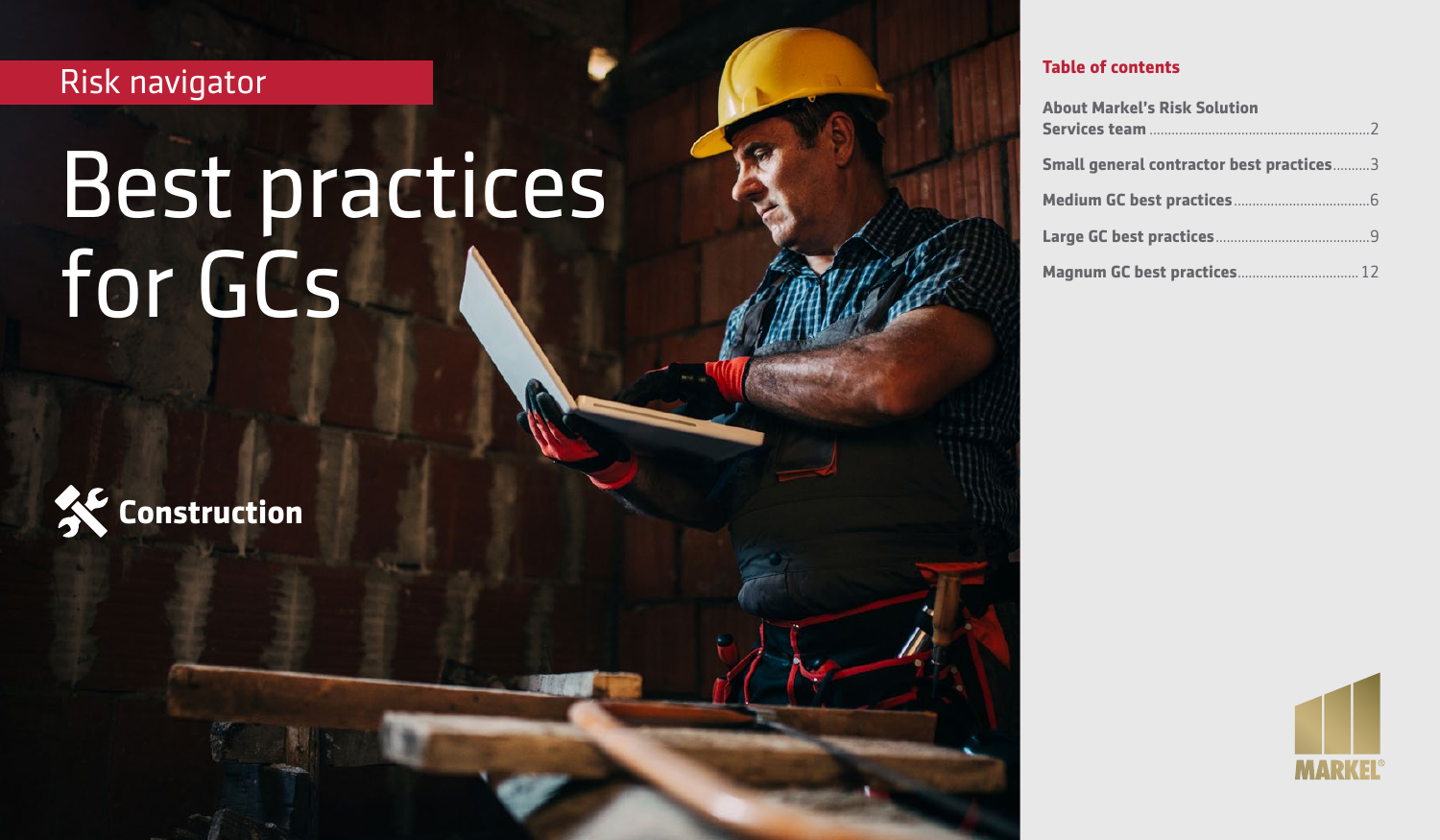#### **About Markel's Risk Solution Services team**

**Risk Solution Services** provides technical insight related to existing and potential insured risk at Markel. The team partners with our customers, claims, and underwriters to educate on both current and future risk trends and supports our clients with a comprehensive offering of risk management solutions.

We do this by engaging with clients, underwriting, and claims teams.

E-mail our team at [risksolutions@markel.com](mailto:risksolutions@markel.com).



This document is intended for general information purposes only, and should not be construed as advice or opinions on any specific facts or circumstances. The content of this document is made available on an "as is" basis, without warranty of any kind. This document can't be assumed to contain every acceptable safety and compliance procedures or that additional procedures might not be appropriate under the circumstances. Markel does not guarantee that this information is or can be relied on for compliance with any law or regulation, assurance against preventable losses, or freedom from legal liability. This publication is not intended to be legal, underwriting, or any other type of professional advice. Persons requiring advice should consult an independent adviser. Markel does not guarantee any particular outcome and makes no commitment to update any information herein, or remove any items that are no longer accurate or complete. Furthermore, Markel does not assume any liability to any person or organization for loss of damage caused by or resulting from any reliance placed on that content.

\*Markel Specialty is a business division of Markel Service, Incorporated, the underwriting manager for the Markel affiliated insurance companies.

© 2020 Markel Service, Incorporated. All rights reserved.

Page 2 of 14

#### **Table of contents**

| <b>About Markel's Risk Solution</b>      |  |
|------------------------------------------|--|
| Small general contractor best practices3 |  |
|                                          |  |
|                                          |  |
|                                          |  |



March 2020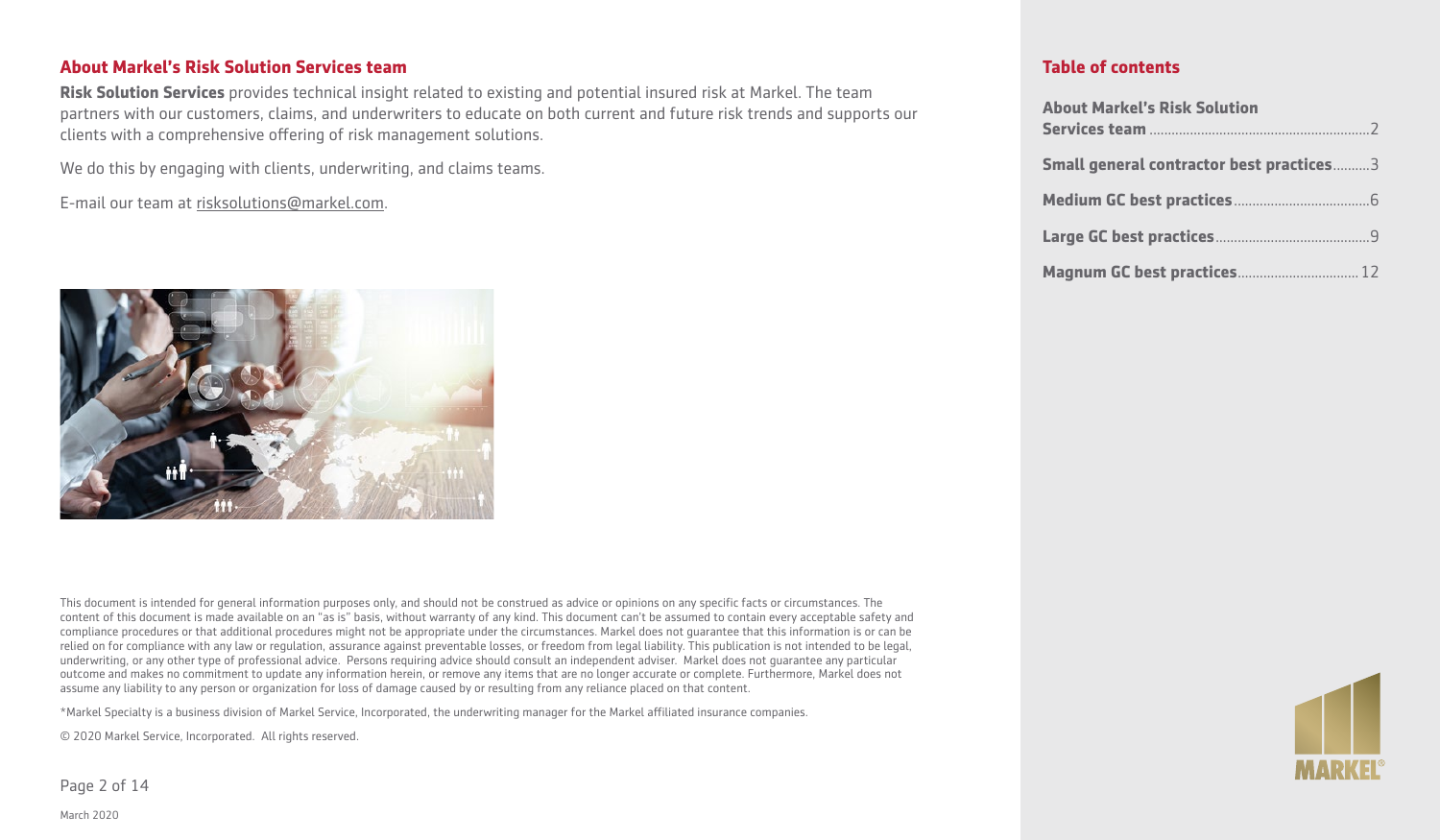# **Small general contractor best practices**

The small GC (generally \$4.5m to \$7.5m in sales)

To be **highly desirable** a small GC would:

- Have a signed detailed application
- Would have an excellent financial rating including a credit score class and financial stress class of 1 and a 12-month Paydex of 80 to 100
- Would have greater than 20 years in business and at least 15 years constructing in present market (i.e., single family homes, condos, etc.)
- Would have 15 to 20 years experience constructing in anticipated geographical area
- Less than 7 starts per year per location single family homes; (1 start per year commercial; less than 10 starts per year condo)
- Have appropriate contracts with all subcontractors and maintains current and history copies
- Would have formal insurance requirements for all subcontractors, maintains current certificates of insurance and policies
- Have qualification of all subcontractors
- Would have a formal subcontractor certification plan
- Personnel turnover rate is less than 10% for last 15 years
- Turnover rate of subcontractors is less than 10% for last 15 years
- Have a formal, written, and well-executed safety plan
- Would require a formal, written, and well-executed safety plan of all subcontractors



- Would require formal geotechnical reports on all projects
- May or may not require formal pre-construction surveys on all projects
- Have a stellar loss history indicating no losses over the last five years
- Would have good legal history results in Lexis
- Would have good history and no negative comments in Nexis and general database searches
- Would have no fines or negative history in OSHA databases
- Would have no fines or negative history in state jurisdictional databases, license cancellations, expirations
- May or may not utilize independent third-party quality assurance/quality control on site and under contract
- Would have a written and well-executed quality assurance/quality control program

### **Table of contents**

| <b>About Markel's Risk Solution</b>             |
|-------------------------------------------------|
|                                                 |
| <b>Small general contractor best practices3</b> |
|                                                 |
|                                                 |
| Magnum GC best practices 12                     |



#### Page 3 of 14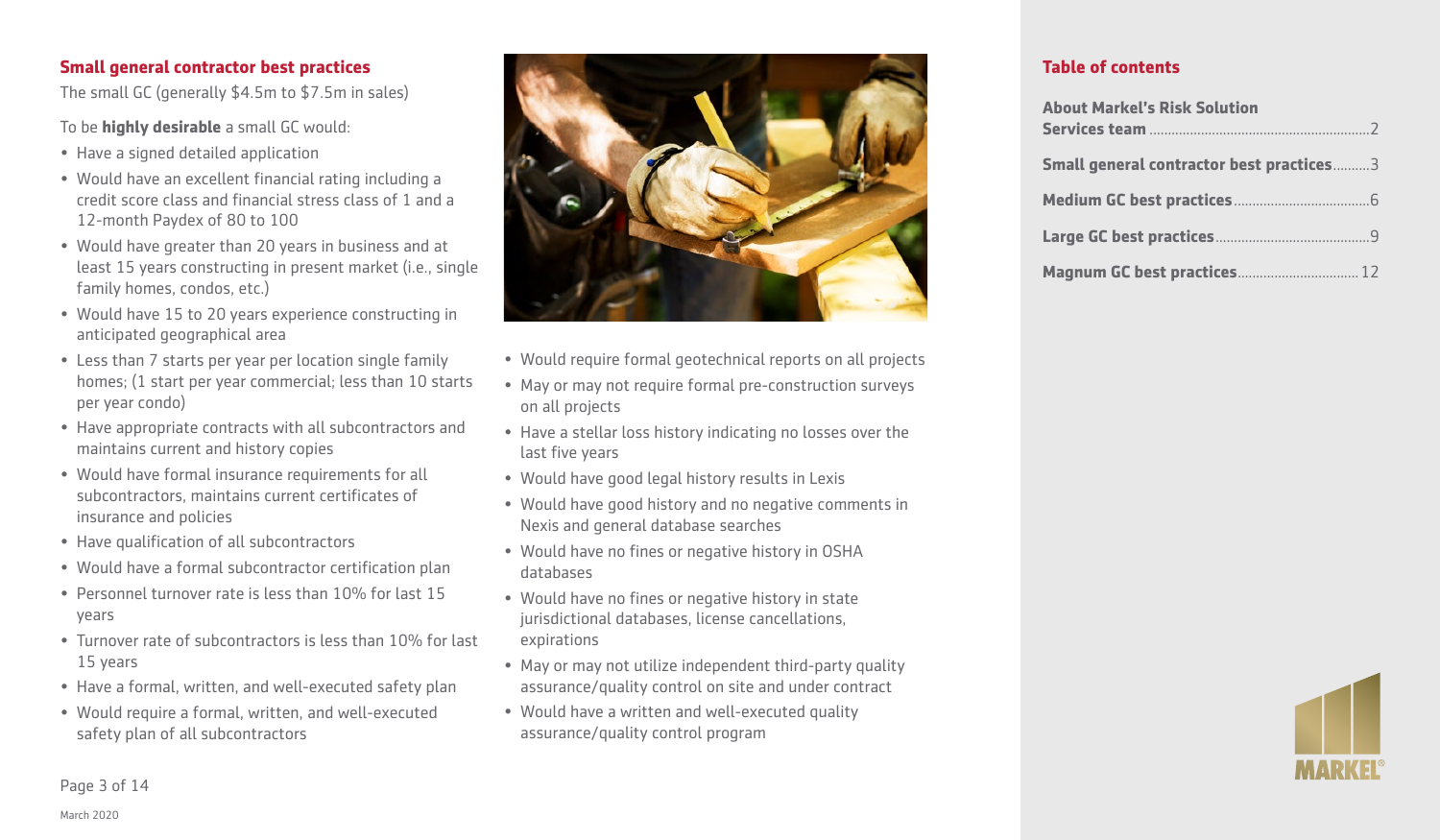To be a **desirable** account a small GC would:

- Will have a signed and complete application
- May not have a D&B rating but has a good Experian report
- Would have greater than 10 to 20 years in business and at least 10 years constructing in present market
- Would have 10 to 15 years experience constructing in anticipated geographical area
- Will have 7 to 10 starts per year per location single family homes; (1 start per year commercial; 10 to 20 starts per year condo)
- May not have appropriate contracts with all subcontractors and does not maintain current or history copies but is willing to correct contract language and obtain all copies possible
- May not have formal insurance requirements for all subcontractors and does not presently maintain CofCs and policies but is willing to accept these procedures going forward
- Does not qualify subcontractors at this time but is willing to going forward
- Does not have a formal subcontractor certification plan but is willing to enforce principals of the plan going forward
- Personnel turnover rate is less than 10% for last 10 years
- Turnover rate of subcontractors is less than 10% for last 10 years
- May not have a formal written safety plan but unwritten rules are strictly enforced (i.e., no hard hat results in removal from job, no fall protection results in removal from job, etc.)
- Subcontractors may not have formal written safety programs but GC ensures all rules are strictly enforced on job site
- Would require formal geotechnical reports on all projects
- May or may not require formal pre-construction surveys on all projects
- Has a stellar loss history indicating no losses over the last five years
- Would have no legal history results in Lexis and signature losses only
- Would have no negative history and no negative comments results in Nexis and general database searches
- Would have no fines or negative history in OSHA databases
- Would have no fines or negative history in state jurisdictional databases, license cancellations, expirations
- May or may not utilize independent third-party quality assurance/quality control on site and under contract
- Does not have a written quality assurance/quality control program but strictly enforces all installation and construction procedures

| <b>About Markel's Risk Solution</b>      |  |
|------------------------------------------|--|
|                                          |  |
| Small general contractor best practices3 |  |
|                                          |  |
|                                          |  |
| Magnum GC best practices 12              |  |

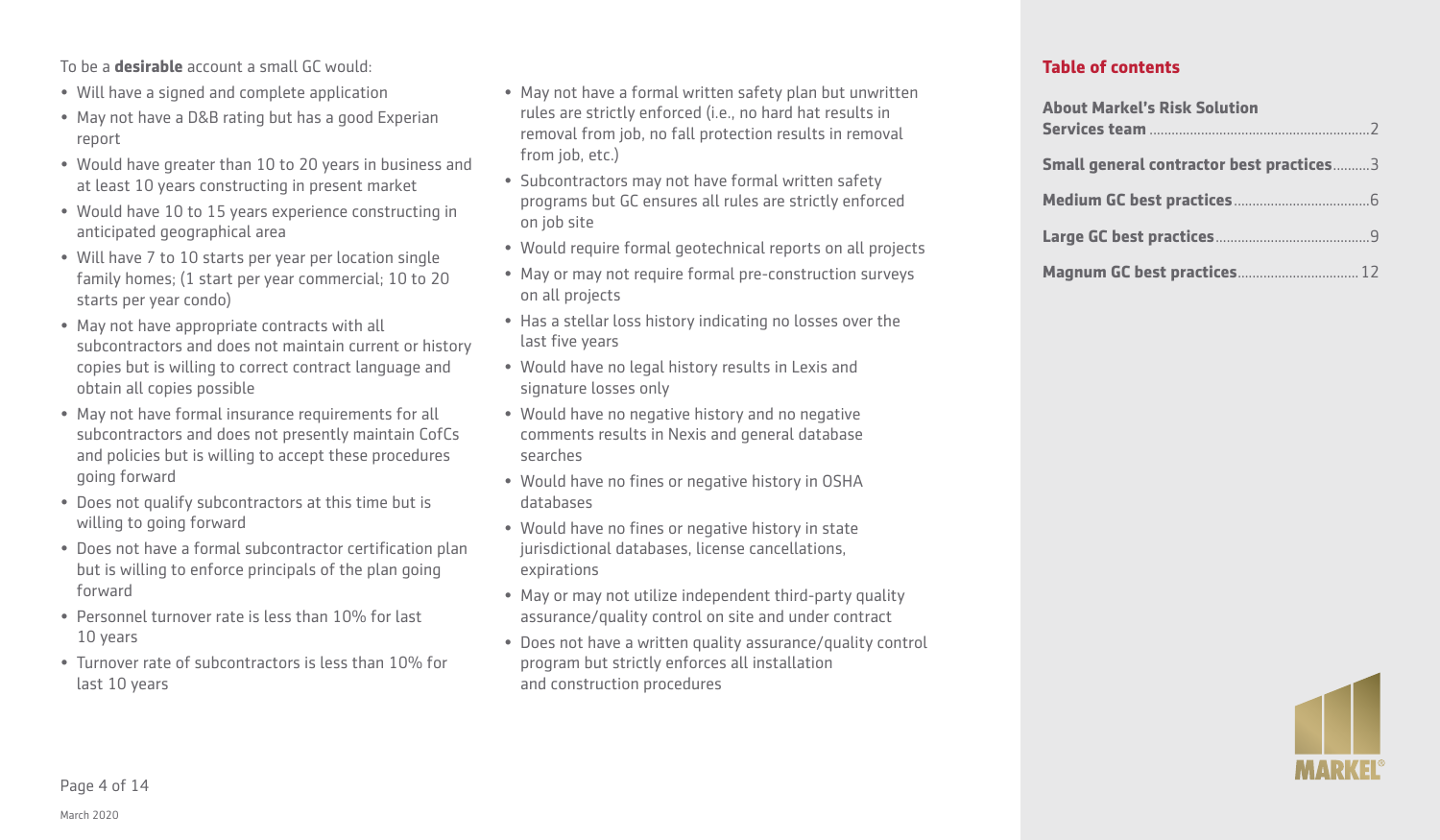To be an **undesirable** account a small GC would:

- Would not have a detailed or signed application
- Would have a poor or no financial rating (credit score class and financial stress class of 3 and/or a 12-month Paydex below 50) and/or a poor or no Experian report
- Would have less than 10 years in business and less than 5 years constructing in present market
- Would have less than 10 years experience constructing in anticipated geographical area
- Would have over 10 starts per year per location single family homes; (more than 1 start per year commercial; more than 20 starts per year condo)
- Would have no contracts with subcontractors and/or does not maintain current or history copies
- Would not have formal insurance requirements for subcontractors
- Would not qualify subcontractors



- Would have no formal subcontractor certification plan
- Would not have any safety plan written or otherwise
- Personnel turnover rate is greater than 10% for last 10 years
- Turnover rate of subcontractors is greater than 10% for last 10 years
- Has no safety program of any type
- Would have no requirements of subcontractors regarding subcontractor safety plans
- Would not require formal geotechnical reports on all projects
- Would not require formal pre-construction surveys on all projects
- Would have a loss history indicating losses over the past five years
- Would have poor legal history results in Lexis
- Would have poor history and negative comments results in Nexis and general database searches
- Would have fines or negative history in OSHA databases
- Would have fines or negative history in state jurisdictional databases, license cancellations, expirations, etc.
- Would not utilize independent third-party quality assurance/quality control on site and under contract
- Would have no quality assurance/quality control program

#### **Table of contents**

| <b>About Markel's Risk Solution</b>      |
|------------------------------------------|
| Small general contractor best practices3 |
|                                          |
|                                          |
| Magnum GC best practices 12              |



Page 5 of 14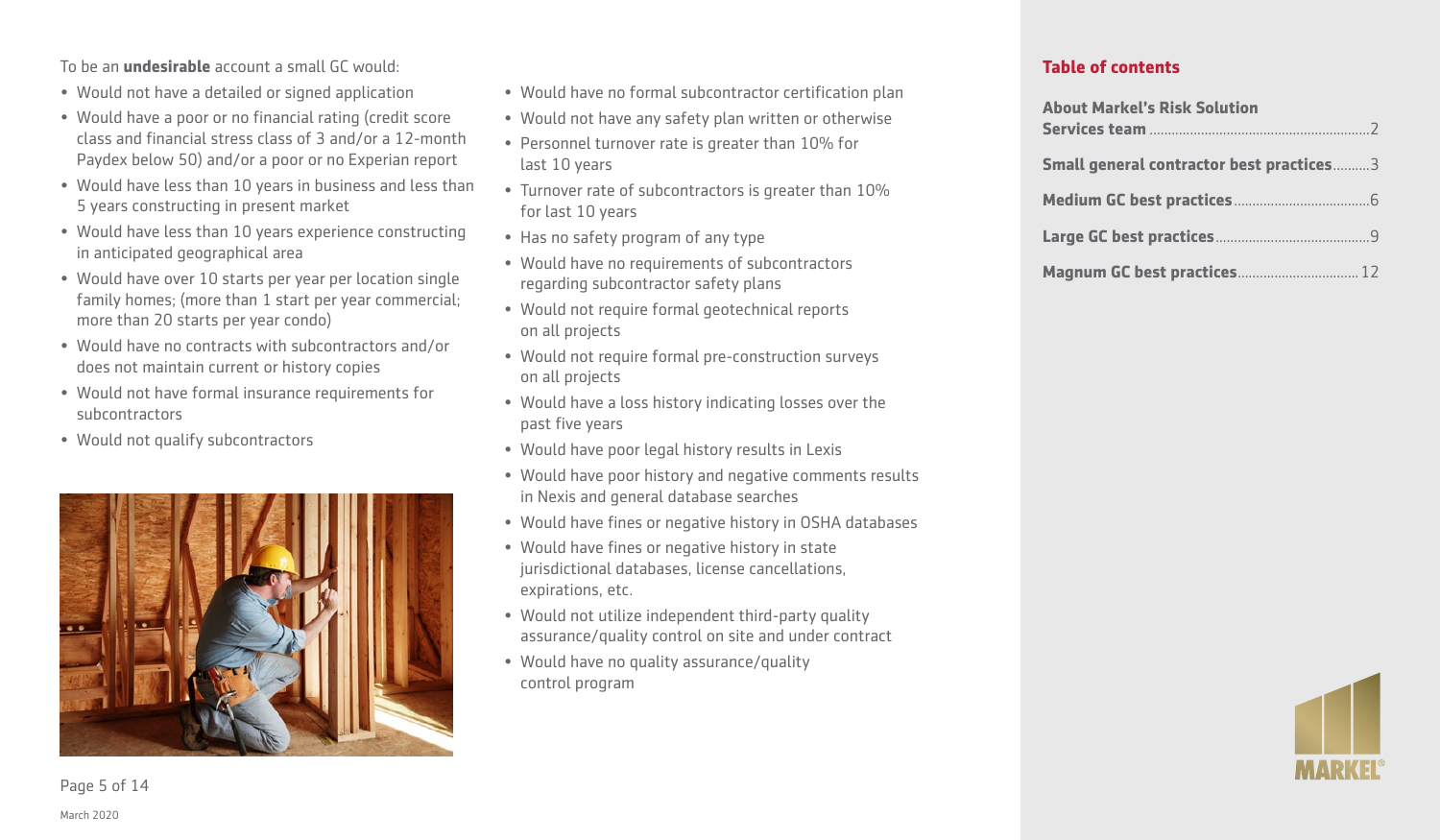# **Medium GC best practices**

The medium GC (generally above \$7.5m to \$15m in sales)

To be **highly desirable** a medium GC would:

- Have a signed significantly detailed application
- Would have an excellent financial rating including a credit score class and financial stress class of 1 and a 12-month Paydex of 80 to 100
- Would have greater than 15 years in business and at least 10 years constructing in present market (i.e., single family homes, condos, etc.)
- Would have 15 years plus experience constructing in anticipated geographical area
- Less than 20 starts per year per location single family homes; (less than 5 starts per year commercial; less than 10 starts per year condo)
- Have appropriate contracts with all subcontractors
- Would have formal insurance requirements of all subcontractors
- Have qualification of all subcontractors
- Would have a formal subcontractor certification plan
- Have a formal written and well-executed safety plan
- Would require a formal written and well-executed safety plan of all subcontractors
- Would require formal geotechnical reports on all projects
- Would require formal pre-construction surveys on all projects
- Have a stellar loss history indicating no losses over the last five years
- Would have good legal history results in Lexis
- Would have good history and no negative comments results in Nexis and general database searches
- Would have no fines or negative history in OSHA databases
- Would have no fines or negative history in state jurisdictional databases license cancellations, expirations
- Would utilize independent third-party quality assurance/ quality control on site and under contract
- Would have a written and well-executed quality assurance/quality control program



## **Table of contents**

| <b>About Markel's Risk Solution</b>      |
|------------------------------------------|
| Small general contractor best practices3 |
|                                          |
|                                          |
| Magnum GC best practices 12              |



Page 6 of 14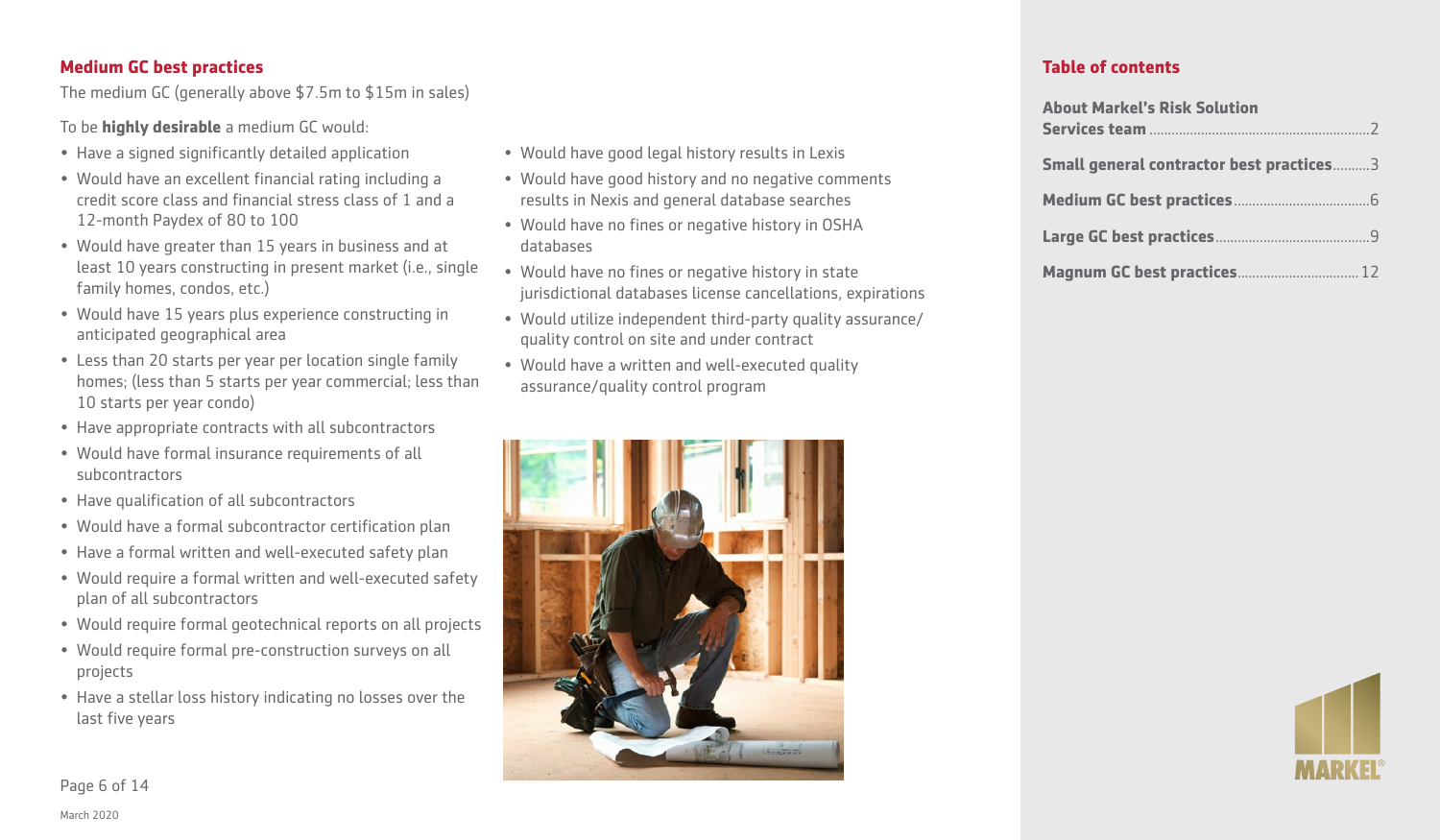To be a **desirable** account a medium GC would:

- Would have a signed and detailed application
- Would have a good financial rating including a credit score class and financial stress class of 2 and a 12-month Paydex of 50 or above
- May not have a D&B rating but would have a good Experian report
- Would have greater than 10 years in business and at least 5 years constructing in present market (i.e., single family homes, condos, etc.)
- Would have 10 years plus experience constructing in anticipated geographical area
- Less than 20 starts per year per location single family homes; (less than 5 starts per year commercial; less than 20 starts per year condo)
- Has appropriate contracts needing only minor strengthening with all subcontractors but may not maintain history copies; however, is willing to correct contract language and obtain all history copies possible
- Would have insurance requirements of all subcontractors but may or may not presently maintain CofCs and policies but is willing to accept these procedures going forward
- Does not qualify subcontractors at this time but is willing to going forward
- Does not have a formal subcontractor certification plan but enforces strict principals of who may be a subcontractor and is willing to more formalize subcontractor certification
- Turnover rate of subcontractors is less than 20% for the last 5 years
- May not have a formal written corporate safety plan but has specific safety procedures identifying all major risk areas and rules are strictly enforced
- Subcontractors may not have formal written corporate safety programs but all have specific safety procedures identifying all major risk areas and rules are strictly enforced on the job site
- Has a stellar loss history indicating no major losses over the last five years
- Would require formal geotechnical reports on all projects
- May or may not require formal pre-construction surveys on all projects
- Would have anticipated legal history results in Lexis and signature losses only
- Would have anticipated history and no negative comments results in Nexis and general database searches
- Would have no fines or negative history in OSHA databases
- Would have no fines or negative history in state jurisdictional databases, license cancellations, expirations
- May or may not utilize independent third-party quality assurance/quality control on site and under contract
- Does not have a written corporate quality assurance/ quality control program but strictly enforces all installation and construction procedures

| <b>About Markel's Risk Solution</b>      |  |
|------------------------------------------|--|
| Small general contractor best practices3 |  |
|                                          |  |
|                                          |  |
| Magnum GC best practices 12              |  |

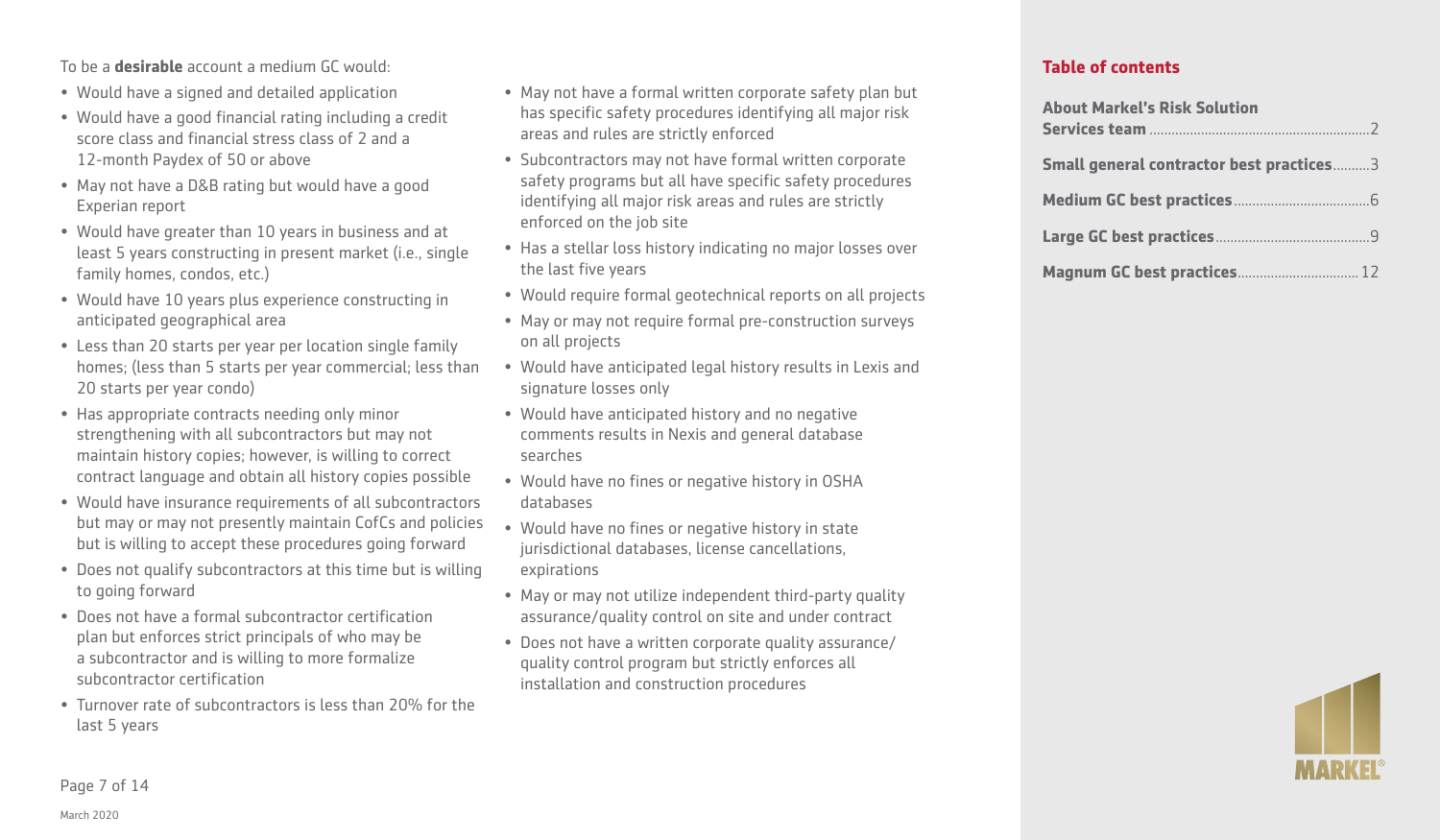To be an **undesirable** account a medium GC would:

- Would not have a detailed or signed application
- Would have a poor financial rating (credit score class and financial stress class of 3 and/or a 12-month Paydex below 50)
- Would have less than 5 years in business and less than 5 years constructing in present market
- Would have less than 5 years experience constructing in anticipated geographical area
- More than 20 starts per year per location single family homes; (more than 7 commercial; more than 25 starts per year condo)
- Would have no contracts with subcontractors
- Would not have formal insurance requirements for all subcontractors
- Would not qualify subcontractors
- Would have no formal subcontractor certification plan
- Would not have any safety plan written or otherwise
- Would no requirements of subcontractors regarding subcontractor safety plans
- Would not require formal geotechnical reports on all projects
- Would not require formal pre-construction surveys on all projects
- Would have a loss history indicating regular losses over the past five years
- Would have poor legal history results in Lexis
- Would have poor history and negative comments results in Nexis and general database searches
- Would have fines or negative history in OSHA databases
- Would have fines or negative history in state jurisdictional databases, license cancellations, expirations, etc.
- Would not utilize independent third-party quality assurance/quality control on site and under contract
- Would have no quality assurance/quality control program

#### **Table of contents**

| <b>About Markel's Risk Solution</b>      |
|------------------------------------------|
|                                          |
| Small general contractor best practices3 |
|                                          |
|                                          |
| Magnum GC best practices 12              |





Page 8 of 14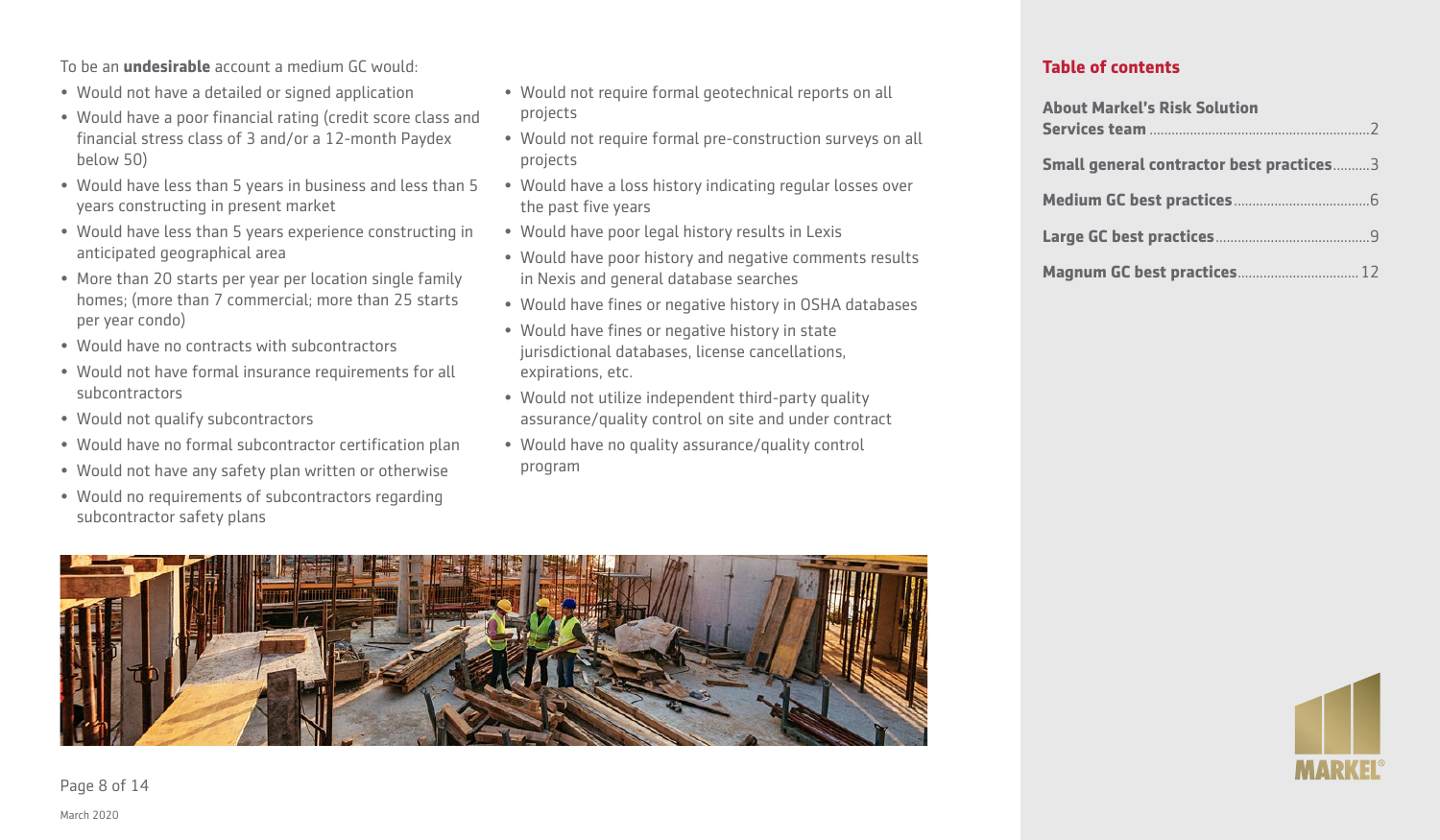# **Large GC best practices**

The large GC (generally above \$15m to \$25m in sales)

To be **highly desirable** a large GC would:

- Have a signed significantly detailed application
- Would have an excellent financial rating including a credit score class and financial stress Class of 1 and a 12-month Paydex of 80 to 100
- Would have greater than 15 years in business and at least 10 years constructing in present market (i.e., single family homes, condos, etc.)
- Would have 15 years plus experience constructing in anticipated geographical area
- Less than 50 starts per year per location single family homes; (less than 7 starts per year commercial; less than 30 starts per year condo)
- Have appropriate contracts with all subcontractors
- Would have formal insurance requirements of all subcontractors
- Have qualification of all subcontractors
- Would have a formal subcontractor certification plan
- Personnel turnover rate is less than 15% for last 10 years
- Turnover rate of subcontractors is less than 15% for last 10 years
- Have a formal written and well-executed safety plan
- Would require a formal written and well-executed safety plan of all subcontractors
- Would require formal geotechnical reports on all projects



- Would require formal pre-construction surveys on all projects
- Would have good legal history results in Lexis
- Would have good history and no negative comments results in Nexis and general database searches
- Would have no fines or negative history in OSHA databases
- Would have no fines or negative history in state jurisdictional databases, license cancellations, expirations
- Have a stellar loss history indicating no losses over the last five years
- Would utilize independent third-party quality assurance/ quality control on site and under contract
- Would have a written and well-executed quality assurance/quality control program

| <b>About Markel's Risk Solution</b>      |
|------------------------------------------|
| Small general contractor best practices3 |
|                                          |
|                                          |
| Magnum GC best practices 12              |

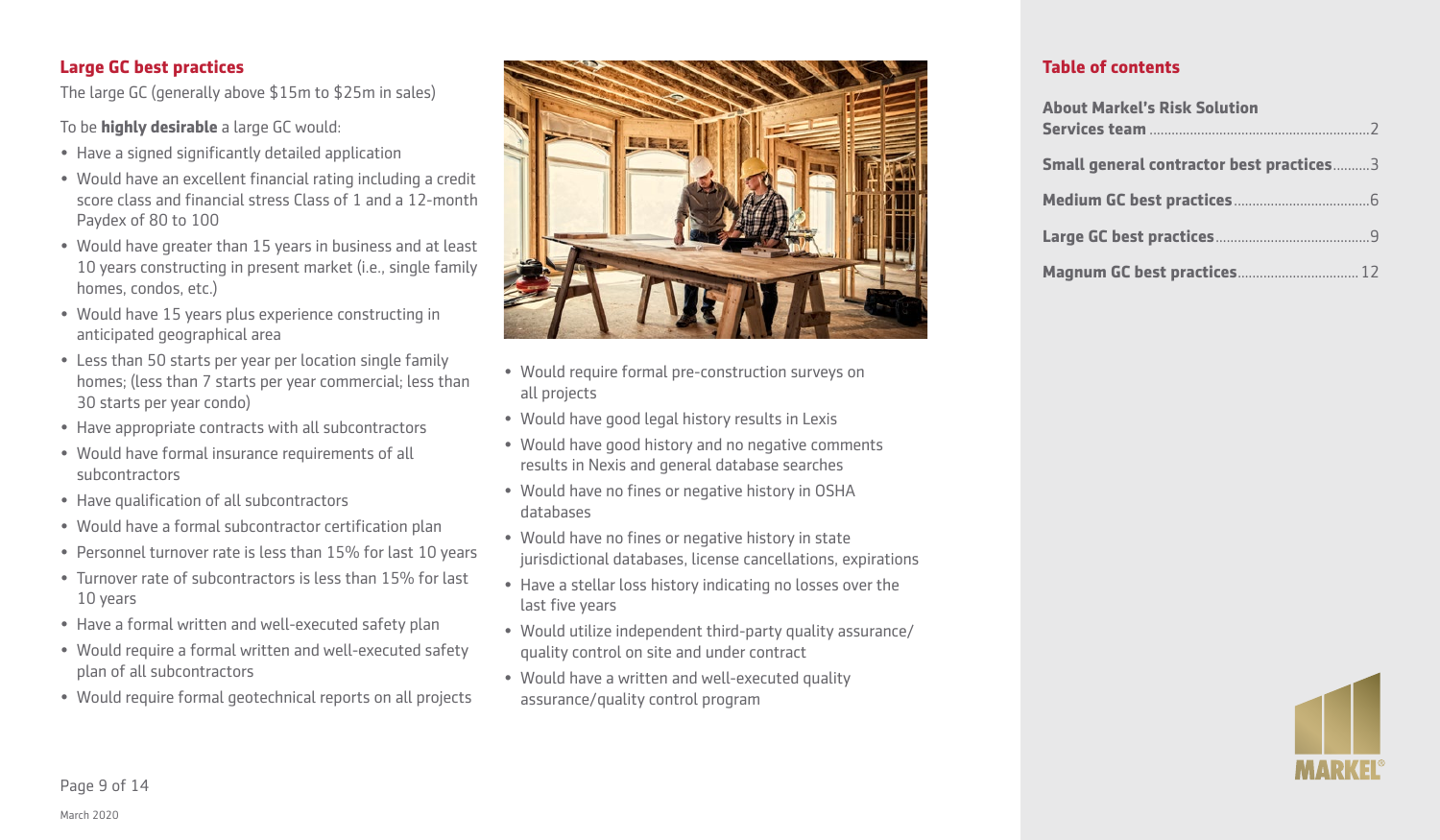To be a **desirable** account a large GC would:

- Has a detailed and signed application
- Has a relatively good financial rating including a credit score class and financial stress class of 2 or 3 and a 12-month Paydex of 50 to 100
- Would have greater than 15 years in business and at least 5 years constructing in present market
- Would have 10 years plus experience constructing in anticipated geographical area
- Less than 50 starts per year per location single family homes; (less than 10 starts per year commercial; less than 50 starts per year condo)
- Would have appropriate contracts with all subcontractors
- Would have formal insurance requirements of all subcontractors



- Has some formal qualification of subcontractors and is willing to further formalize their program
- Has no formal subcontractor certification plan but is willing to formalize their program
- Personnel turnover rate is less than 20% for last 10 years
- Turnover rate of subcontractors is less than 20% for last 10 years
- Has a formal written safety plan
- Requires formal written safety plans for all subcontractors
- Has had no significant loss history over the past five years
- Would require formal geotechnical reports on all projects
- Would require formal pre-construction surveys on all projects
- Would have anticipated legal history results in Lexis and signature losses only
- Would have anticipated history and negative comments results in Nexis and general database searches
- May have some limited fines or negative history in OSHA databases
- Would have no fines or negative history in state jurisdictional databases, license cancellations, expirations
- Would utilize independent third-party quality assurance/ quality control on site and under contract
- Has a written quality assurance/quality control program

#### **Table of contents**

| <b>About Markel's Risk Solution</b>      |  |
|------------------------------------------|--|
| Small general contractor best practices3 |  |
|                                          |  |
|                                          |  |
| Magnum GC best practices 12              |  |



March 2020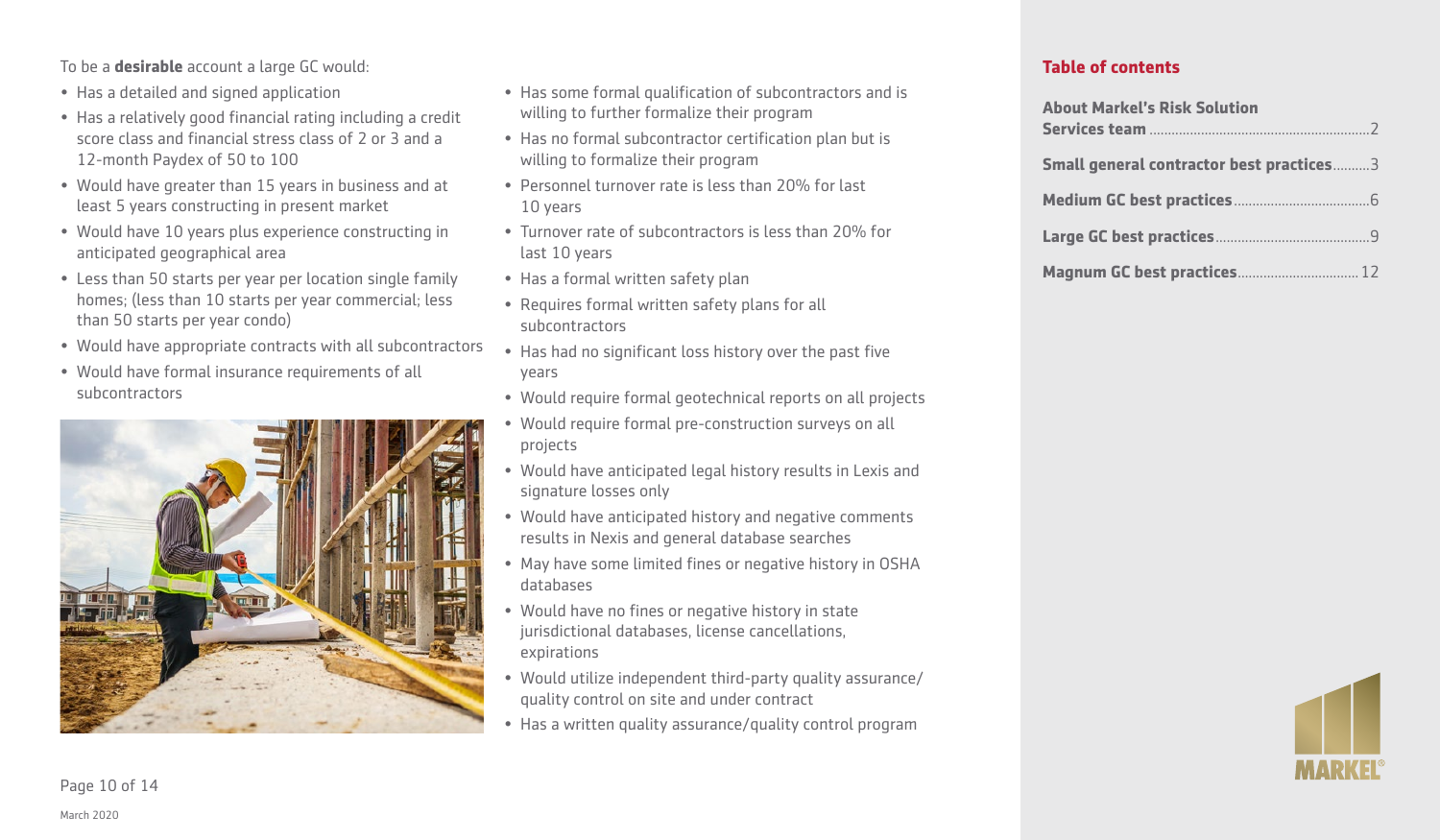To be an **undesirable** account a large GC would:

- Would not have a detailed or signed application
- Would have a poor financial rating (credit score class and financial stress class of 3 and/or a 12-month Paydex below 50)
- Would have less than 5 years in business and less than 5 years constructing in present market
- Would have less than 5 years experience constructing in anticipated geographical area
- More than 55 starts per year per location single family homes; (more than 15 starts per year commercial; more than 60 starts per year condo)
- Would have no contracts with subcontractors
- Would not have formal insurance requirements for all subcontractors
- Would not qualify subcontractors
- Personnel turnover rate is greater than 20% for last 5 years
- Turnover rate of subcontractors is greater than 20% for last 5 years
- Would have no formal subcontractor certification plan
- Would not have any safety plan written or otherwise
- Would no requirements of subcontractors regarding subcontractor safety plans
- Would have a loss history indicating regular losses over the past five years
- Would not require formal geotechnical reports on all projects
- Would not require formal pre-construction surveys on all projects
- Would have poor legal history results in Lexis
- Would have poor history and negative comments results in Nexis and general database searches
- Would have fines or negative history in OSHA databases
- Would have fines or negative history in state jurisdictional databases, license cancellations, expirations, etc.
- Would not utilize independent third-party quality assurance/quality control on site and under contract
- Would have no quality assurance/quality control program



#### **Table of contents**

| <b>About Markel's Risk Solution</b>      |
|------------------------------------------|
| Small general contractor best practices3 |
|                                          |
|                                          |
| Magnum GC best practices 12              |



Page 11 of 14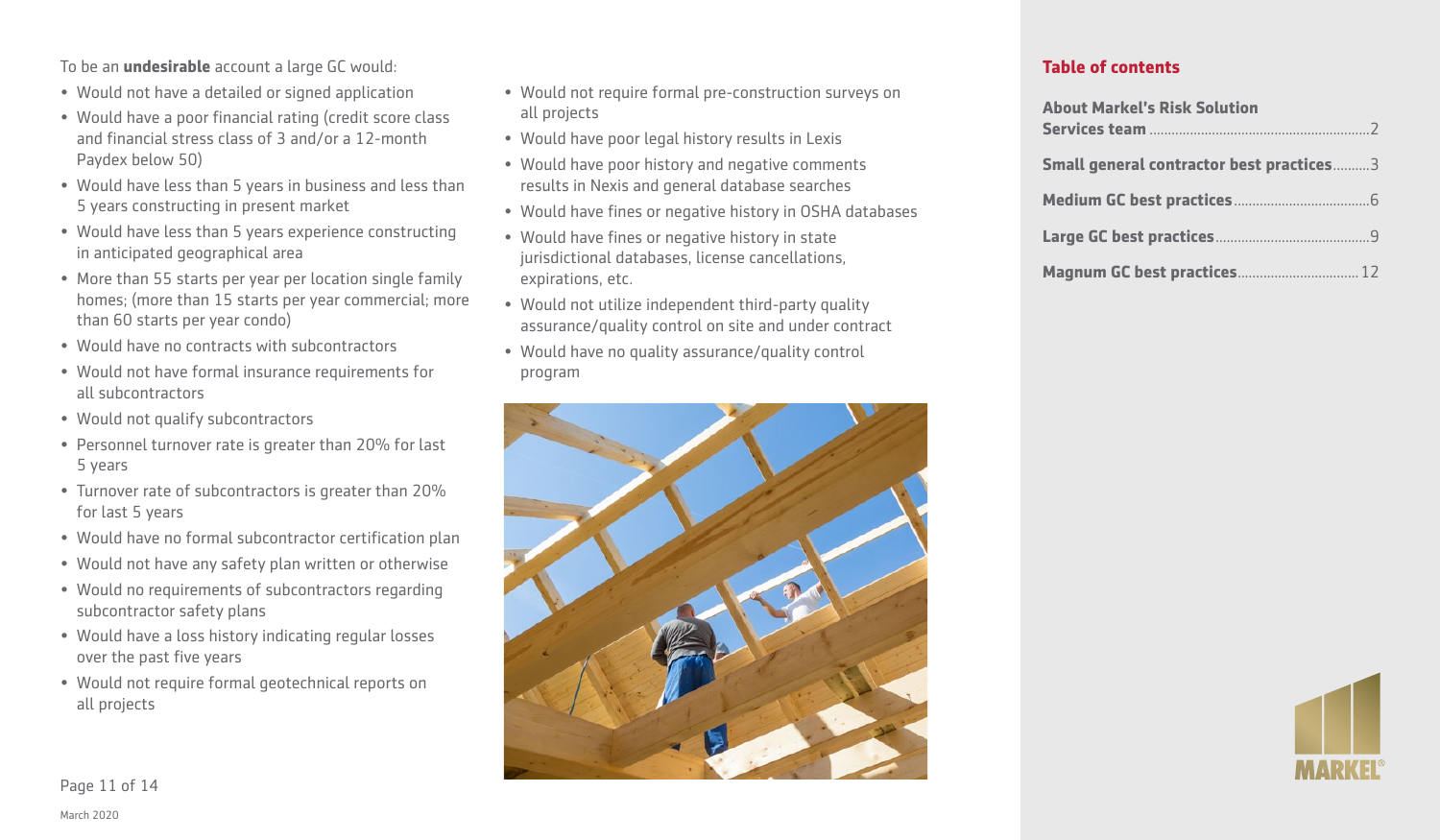## **Magnum GC best practices**

The magnum GC (generally above \$25m in sales)

To be **highly desirable** a magnum GC would:

- Have a signed significantly detailed application
- Would have an excellent financial rating including a credit score class and financial stress class of 1 and a 12-month Paydex of 80 to 100
- Would have greater than 25 years in business and at least 15 years constructing in present market (i.e., single family homes, condos, etc.)
- Would have 20 years plus experience constructing in anticipated geographical area
- Less than 100 starts per year per location single family home; (less than 20 commercial; less than 80 starts per year condo)
- Have appropriate contracts with all subcontractors and maintains current and history copies
- Would have formal insurance requirements of all subcontractors, maintains current certificates of insurance and policies
- Have qualification of all subcontractors
- Would have a formal subcontractor certification plan
- Personnel turnover rate is less than 15% for last 10 years
- Turnover rate of subcontractors is less than 15% for last 10 years
- Have a formal written and well-executed safety plan
- Would require a formal written and well-executed safety plan of all subcontractors
- Have a stellar loss history indicating no losses over the last five years
- Would require formal geotechnical reports on all projects
- Would have good legal history results in Lexis
- Would have good history and no negative comments results in Nexis and general database searches
- Would have no fines or negative history in OSHA databases
- Would have no fines or negative history in state jurisdictional databases, license cancellations, expirations
- Would require formal pre-construction surveys on all projects
- Would have a written and well-executed quality assurance/quality control program
- Would utilize independent third-party quality assurance/ quality control on site and under contract

#### **Table of contents**

| <b>About Markel's Risk Solution</b>      |
|------------------------------------------|
| Small general contractor best practices3 |
|                                          |
|                                          |
| Magnum GC best practices 12              |



March 2020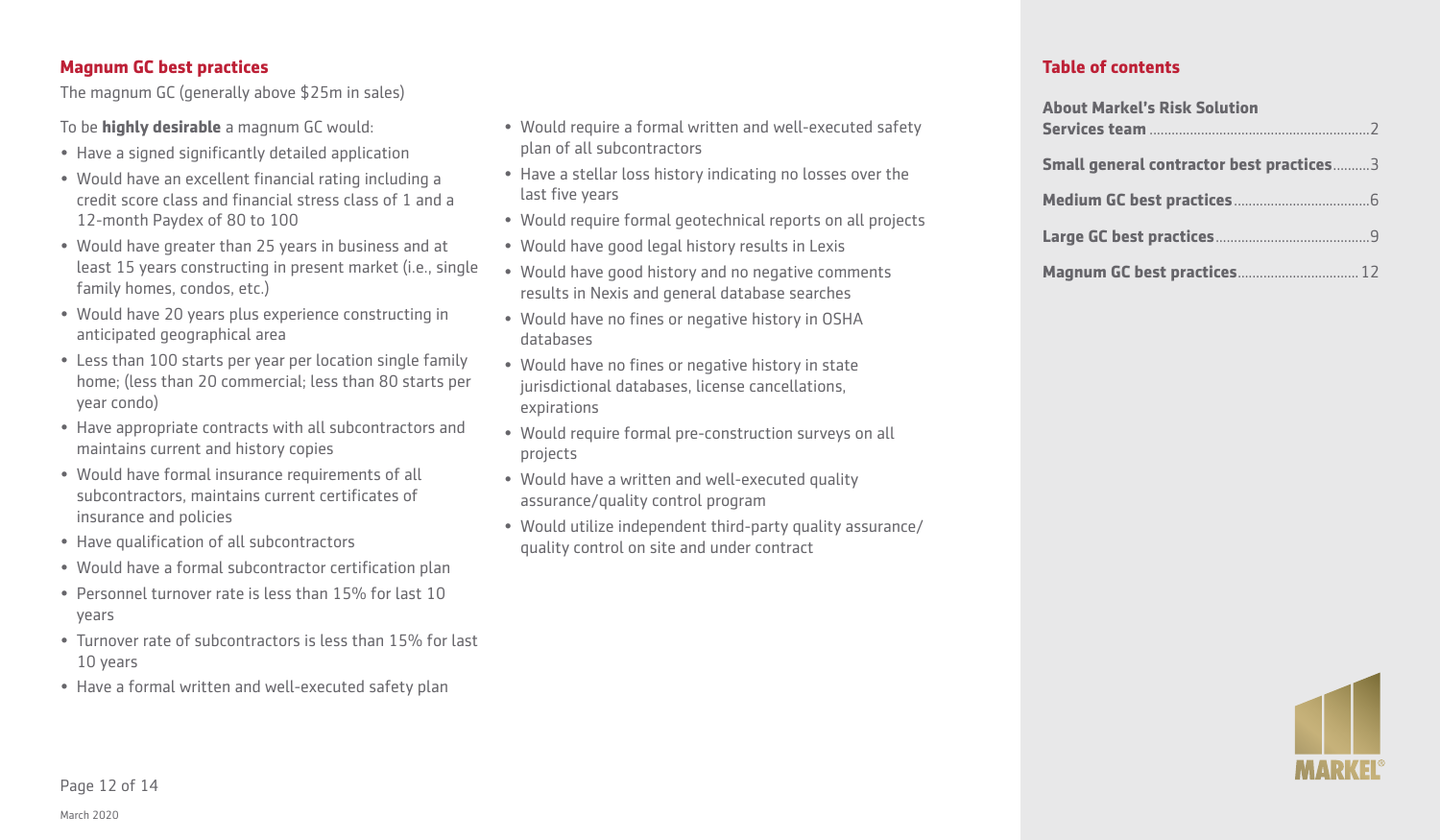To be a **desirable** account a magnum GC would:

- Would have a detailed and signed application
- Would have a relatively good financial rating including a credit score class and financial stress class of 2 or 3 and a 12-month Paydex of 50 to 100
- Would have greater than 15 years in business and at least 10 years constructing in present market
- Would have 10 to 20 years plus experience constructing in anticipated geographical area
- Less than 100 starts per year per location single family home; (less than 25 starts per year commercial; less than 100 starts per year condo)
- Would have appropriate contracts with all subcontractors
- Would have formal insurance requirements of all subcontractors
- Has some qualification of subcontractors and is willing to formalize their program
- Has no formal subcontractor certification plan but is willing to formalize their program
- Personnel turnover rate is less than 20% for the last 10 years
- Turnover rate of subcontractors is less than 20% for last 10 years
- Has a formal written safety plan
- Requires formal written safety plans for all subcontractors
- Has had no significant loss history over the past five years
- Would require formal geotechnical reports on all projects



- Would have anticipated legal history results in Lexis and signature losses only
- Would have anticipated history and negative comments results in Nexis and general database searches
- May have some limited fines or negative history in OSHA databases
- Would have no fines or negative history in state jurisdictional databases, license cancellations, expirations
- Would require formal pre-construction surveys on all projects
- Would utilize independent third-party quality assurance/ quality control on site and under contract
- Has a written quality assurance/quality control program

### **Table of contents**

| <b>About Markel's Risk Solution</b>             |
|-------------------------------------------------|
|                                                 |
| <b>Small general contractor best practices3</b> |
|                                                 |
|                                                 |
|                                                 |



Page 13 of 14